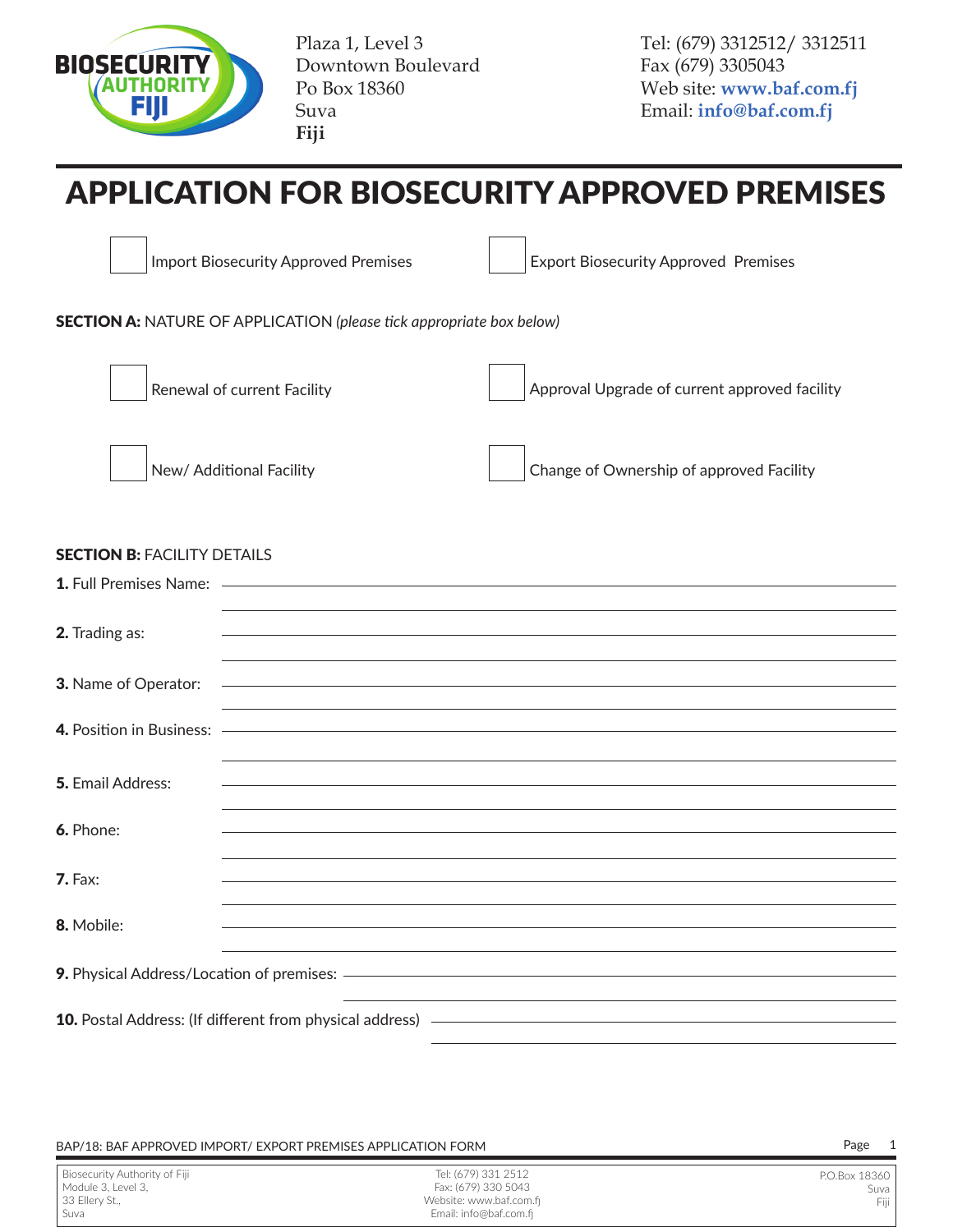SECTION C: COMMODITY DETAILS: State type of goods you are intending to export or import *(Please fill in table below)*

| <b>List of Commodities</b> |                              |                                       |        |                   |                                      |
|----------------------------|------------------------------|---------------------------------------|--------|-------------------|--------------------------------------|
| Export                     | Name of Importing<br>Country | <b>Estimate Quantity Per</b><br>Month | Import | Country of Origin | Estimate<br><b>Quatity Per Month</b> |
|                            |                              |                                       |        |                   |                                      |
|                            |                              |                                       |        |                   |                                      |
|                            |                              |                                       |        |                   |                                      |
|                            |                              |                                       |        |                   |                                      |

*Incase if more space is required, please attach additional sheets.*

**SECTION D:** FACILITY TYPE/ STANDARDS (state type of facility you would like approval for)

#### 1. Facility type:



Specify **Exercise Specify** 

|  | BAP/18: BAF APPROVED IMPORT/ EXPORT PREMISES APPLICATION FORM |  |  |  |
|--|---------------------------------------------------------------|--|--|--|
|  |                                                               |  |  |  |

| Biosecurity Authority of Fiji | Tel: (679) 331 2512     | P.O.Box 18360 |
|-------------------------------|-------------------------|---------------|
| l Module 3, Level 3,          | Fax: (679) 330 5043     | Suva          |
| 33 Ellery St.,                | Website: www.baf.com.fi | Fiii          |
| Suva                          | Email: info@baf.com.fj  |               |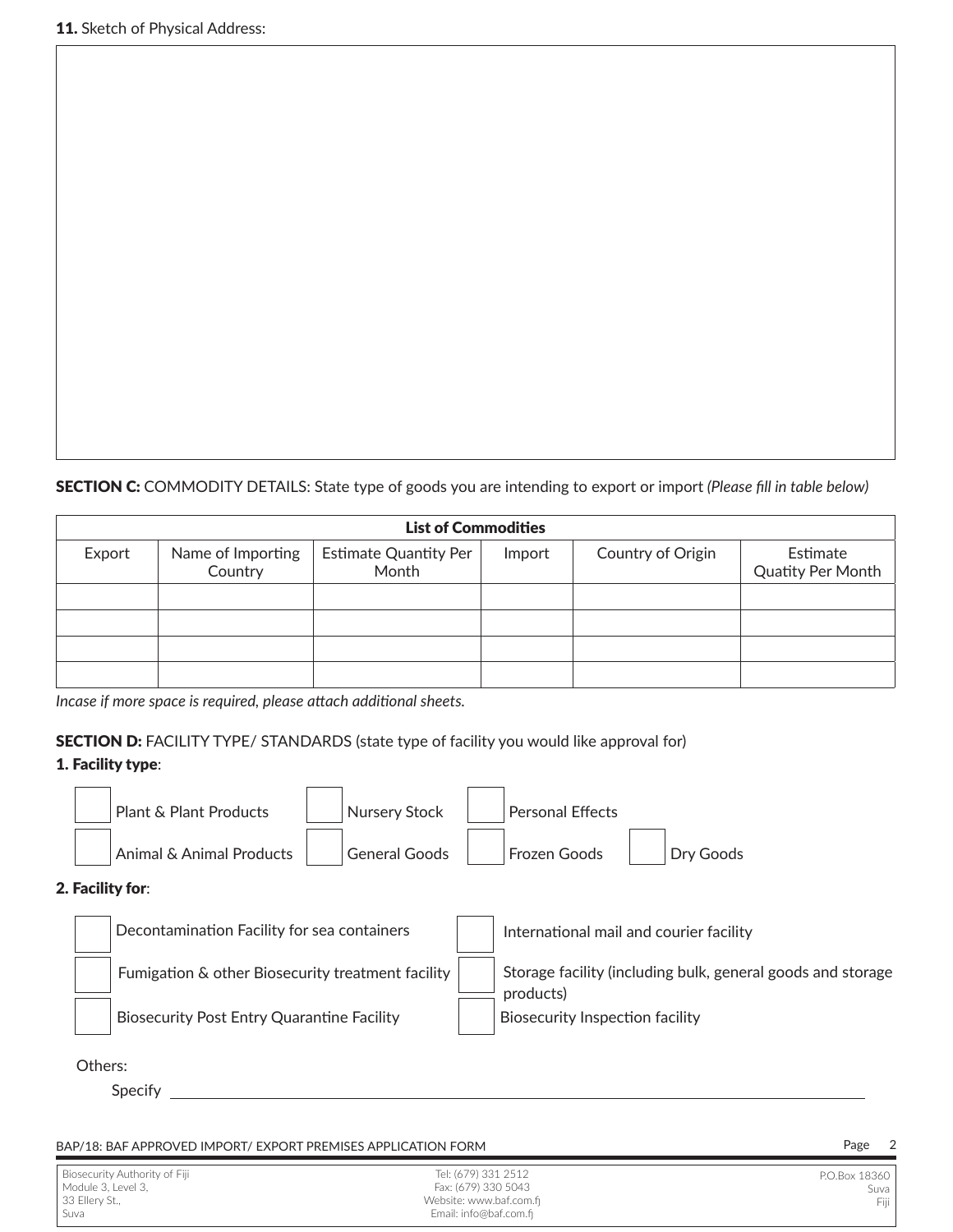#### **SECTION E: FACILITY OWNERSHIP**

1. Do you own Facility? :  $Yes \t | No$ 

2. If yes, please attach photographs of the facility and list all the amenities available in the facility you would like approval for:

3. If no, please state who owns the facility you would like approval and attach photographs and list all the amenities available at the facility *(please provide documentary evidence of necessary arrangements made)*

### SECTION F: DECLARATION BY APPLICANT:

On behalf of my organisation, I certify that:

- all the information given in this application is correct to the best of my organisation's knowledge,
- my organisation will fully abide by all lawful directives of BAF
- full access (24 hours x 7 days) will be granted to BAF for any requests pertaining to the premises, records and its activities,
- all waste disposal and non-compliance will be addressed as per BAF directives/ protocols/ standard operating procedures.
- all repairs and maintenance will be promptly done to keep the premises in a compliant state at all times.

*(It is an offence under the Biosecurity Act 2008; Part 12, Section 92 to make false or misleading declaration)*

Full Name of Applicant:

Designation:

Address:

Signature of Applicant:

Company Stamp

#### BAP/18: BAF APPROVED IMPORT/ EXPORT PREMISES APPLICATION FORM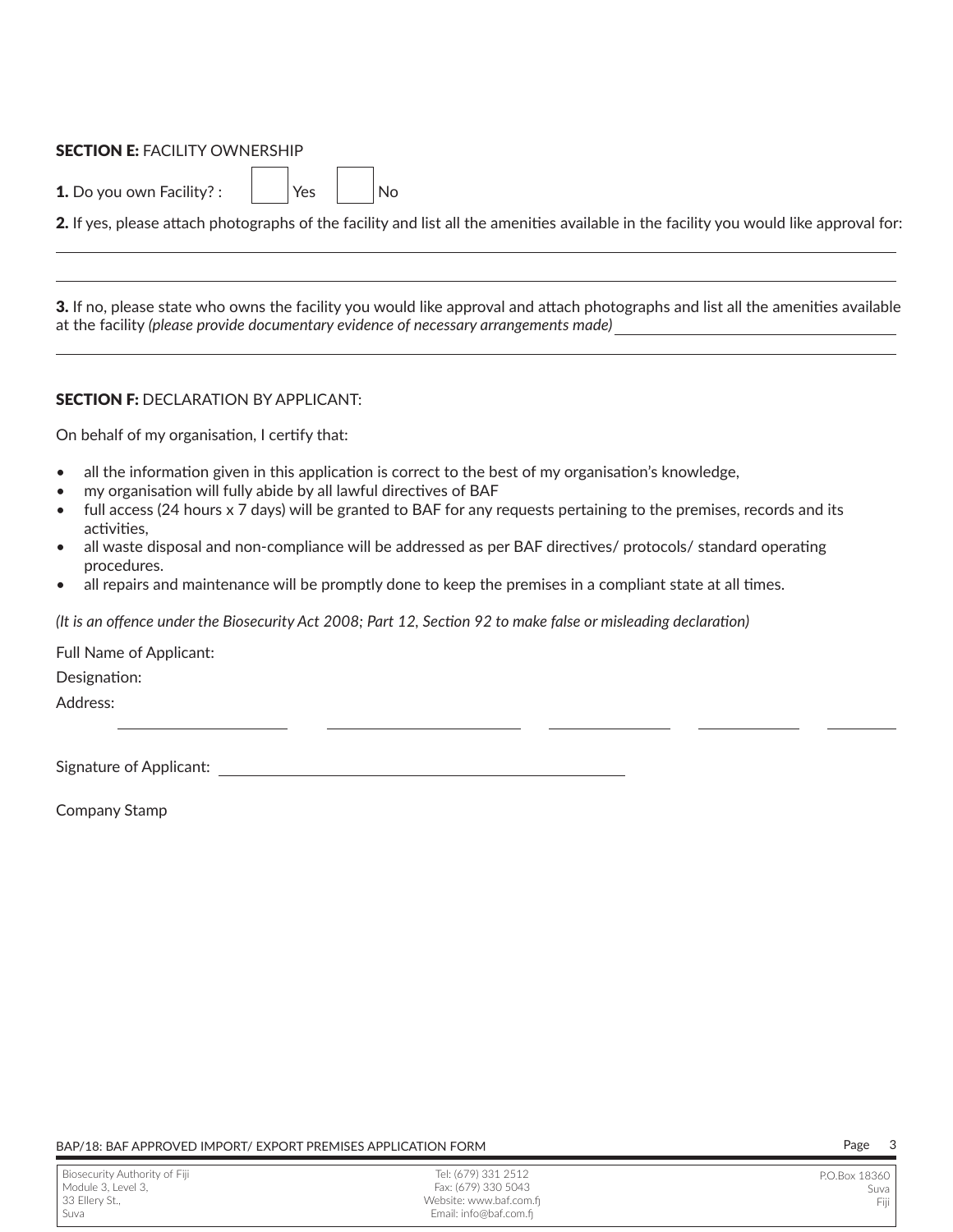# FOR OFFICIAL USE.

Suva

| <b>Facility Approved</b>                                                                               | <b>Facility Not Approved</b>                   |                        |
|--------------------------------------------------------------------------------------------------------|------------------------------------------------|------------------------|
| First inspection Recomendations/ Comments by BAF Inspector:                                            |                                                |                        |
|                                                                                                        |                                                |                        |
|                                                                                                        |                                                |                        |
|                                                                                                        |                                                |                        |
|                                                                                                        |                                                |                        |
|                                                                                                        |                                                |                        |
|                                                                                                        |                                                |                        |
|                                                                                                        |                                                |                        |
|                                                                                                        |                                                |                        |
|                                                                                                        |                                                |                        |
|                                                                                                        |                                                |                        |
| <b>Final Audit:</b>                                                                                    |                                                |                        |
|                                                                                                        |                                                |                        |
|                                                                                                        |                                                |                        |
|                                                                                                        |                                                |                        |
|                                                                                                        |                                                |                        |
| Approved                                                                                               | Not Approved                                   |                        |
|                                                                                                        |                                                |                        |
|                                                                                                        |                                                |                        |
|                                                                                                        |                                                |                        |
| Approvals by:                                                                                          |                                                |                        |
|                                                                                                        |                                                |                        |
| <b>Team Leader Trade Facilitation and Compliance:</b>                                                  |                                                |                        |
|                                                                                                        |                                                |                        |
| Date:<br>the control of the control of the control of the control of the control of the control of the |                                                |                        |
|                                                                                                        |                                                |                        |
| BAP/18: BAF APPROVED IMPORT/ EXPORT PREMISES APPLICATION FORM                                          |                                                | Page<br>$\overline{4}$ |
| Biosecurity Authority of Fiji                                                                          | Tel: (679) 331 2512                            | P.O.Box 18360          |
| Module 3, Level 3,<br>33 Ellery St.,                                                                   | Fax: (679) 330 5043<br>Website: www.baf.com.fj | Suva<br>Fiji           |

Email: info@baf.com.fj